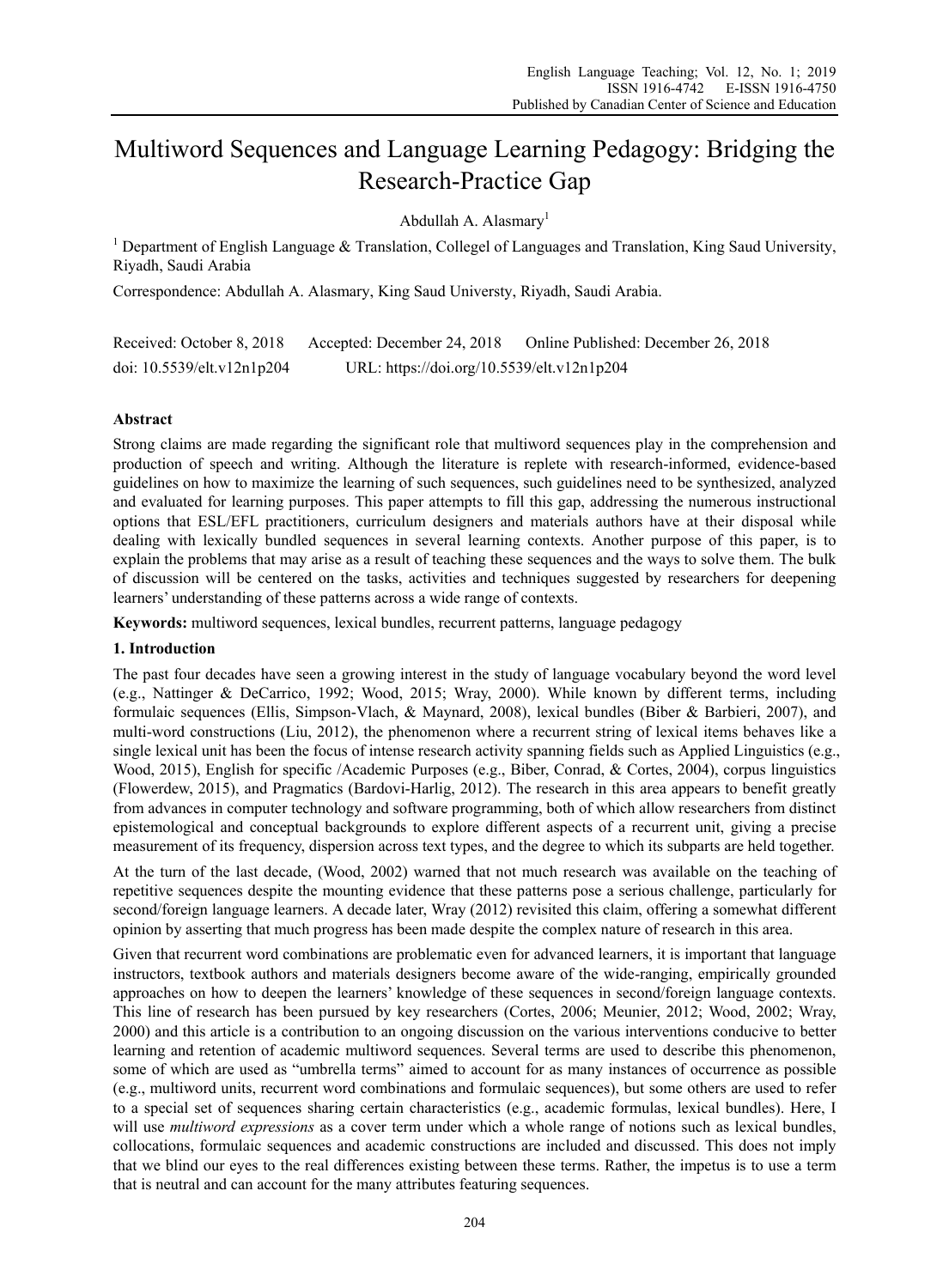In this paper, I will address the teaching and learning of multiword expressions. First, the role of the learner's first language in the language classroom will be addressed in the light of numerous studies which highlight L1 as an impediment to the learning of L2 formulaic sequences. Next, the discussion will revolve around the lists of sequences compiled by several researchers, which can be used by language teachers to foster the learning of the most pedagogically useful sequences. Two interrelated teaching approaches are then discussed: form-focused instruction and function-focused instruction. The discussion will be supplemented by categorization schemes discussed in the literature.

#### **2. Rethinking the Role of L1**

The impact of L1 on the learners' recognition and production of multiword units in a second/foreign language is undeniably great, as is pointed out by several researchers who realized that some errors in the use of L2 patterns can be traced to the influence of the students' first language (Brown, 2014; Laufer, 2011; Nesselhauf, 2003; Paquot, 2008; Sadeghi, 2009). In his study of Japanese EFL learners, Brown (2014) gave learners of English a list of words and instructed them to write three collocates of each word, provided that they do so within a time frame of 30 seconds. Negative transfer of Japanese combinatory patterns was identified, resulting in phrases such as *keep health*, which is unusual in English, but "a literal translation of the Japanese phrase *kenkou o mamoru*" (p. 136). In much the same way, Laufer (2011) found that L2 learners combine verbs and nouns that normally do not go together. Examples include *notice attention\** and *try an attempt\**. However, when learners are allowed to access collocational patterns using a bilingual dictionary and two monolingual dictionaries, their correct use of collocations has significantly increased. However, the author warns of what she calls "deceptive compatibility", that is, the misguided perception that a collocation in one language has its equivalent in another language. In a corpus-based study, Paquot (2008) examined lexical patterns fulfilling an exemplification function by non-native speakers representing different L1 backgrounds. The Analysis of results has shown that non-native writers tend to rely heavily on strings such as *for example* and *for instance,* apparently unaware that other synonymous patterns exist*.* Over-reliance on these two structures is probably a result of their existence in the learners' native language. To help learners become more creative and to make their writing less repetitive, the author suggests that instructors and materials authors draw their learners' attention to verbs such as *illustrate* and *exemplify* as they occur in authentic contexts. Strings like *let us take as an example, let's take the example, to illustrate the truth of,* and *what I wanted to illustrate* are rhetorically possible alternatives as well.

Nesselhauf (2003, p. 140) seems to be an advocate of this line of thinking, suggesting the use of a rather L1-based approach to alert learners to the L1-L2 collocational differences. Yamashita and Jiang (2010) investigated whether L2 collocations with L1 parallels are recognized faster and more accurately than combinations without L1 equivalents. Results show that multiword units without corresponding strings in the learners' L1 pose a considerable challenge, even for learners demonstrating higher proficiency. As a pedagogical implication to their study, the researchers have recommended that learners are presented with strings in the target language and are then prompted to come up with an L1 equivalent. In modern times where classrooms constitute learners with diverse first-language backgrounds, this procedure can also be implemented, as the numerous cross-linguistic comparisons will enrich the classroom discussion. In a rather comprehensive study, Paquot, (2013) found that 54% of mistakes in the use of bundles could be attributed to the influence of the students' first language. Four elements contributing to the transfer effect are identified: the transfer of collocational and colligational preferences, transfer of syntactic constructions, transfer of functions, and transfer to frequency. To address the negative effects of L1 transferability, the author emphasizes the need for learners to attend to the existing differences and similarities between their native language and the language they opt to learn. To foster such approach, a series of classroom-based activities that help raise learners' consciousness of these differences would be of great value. One way to do that is to give a "brief explanation of L1-L2 differences … which proves more effective than other teaching methods that ignore the cross-linguistic differences" (Paquot, 2013, p. 666). Such an explanation is helpful in showing that some words in the native language can easily create a lexical bond, while the combination of the same words in the target language is odd and nonnative. The use of L1 in an L2 context is not problematic as far as learners share the same L1. The problem arises when the classroom has learners with diverse L1 backgrounds. Yamashita and Jiang (2010) argue that such diversity is an asset, not a disadvantage, as instructors have an abundant number of real examples that they can draw on while explaining why a specific string of words is comprehensible in one language, but impossible in another language.

To conclude this part, it is important to note that the influence of the learners' first language in learning L2 recurrent bundles should never be underestimated, nor is it to be completely seen as negative and inappropriate. It is essential in this case that the instructional intervention is driven by the need to explicitly draw attention to the similarities and differences shaping the L1-L2 collocational patterns. Instructors need not be deterred by the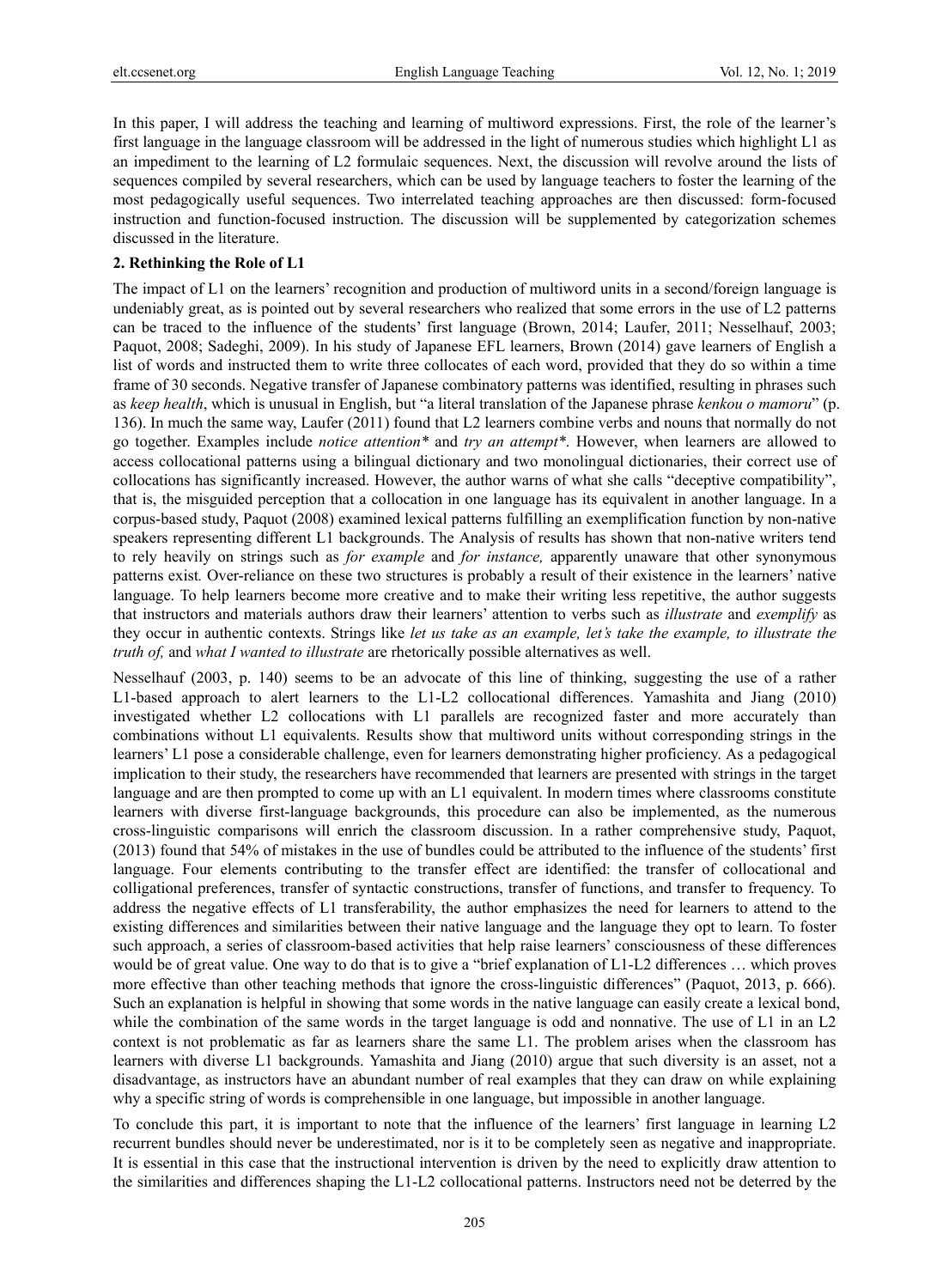fact that their classrooms are becoming more linguistically diverse. L1 diversity, as pointed out by Yamashita and Jiang (2010), who claimed that cross-linguistic comparisons initiated and monitored by the language instructor will help diversify the discussion and will also contribute to the realization that languages, though have some similarities, exhibit a certain degree of variation. However, this procedure should be pursued with caution, as there is a possibility that the learning session may turn into a translation session in which differences, rather than

## **3. Lists of Multiword Units**

One way to maximize the learning of various types of multiword units is to make use of the growing number of lists that are easily accessible and readily available. Some of these lists are compiled to provide learners and practitioners with a more comprehensive resource of pedagogically useful wordstrings (Ackermann & Chen, 2013; Durrant, 2009; Hsu, 2014; Martinez & Schmitt, 2012; Shin & Nation, 2008; Simpson-Vlach & Ellis, 2010). While some others are generated for sampling purposes; that is, the aim is to address the research questions using a manageable size of patterns. Regardless of the intent of the list compilers, these lists offer language instructors with ready-made sequences that can be incorporated into a language learning program. Although the latter type can also be helpful for educators, I will only discuss these lists which are created for pedagogical purposes.

The list created by Martinez and Schmitt (2012) comprises 505 different recurrent expressions which, according to the authors, may pose a challenge to learners. It is thus "compiled with pedagogic purposes in mind, and it is hoped that it will be used to incorporate multiword items into existing wordlists" (p. 315). What makes the Phrasal Expressions List a good resource for use by instructors is the fact that each lexical expression is supplemented by an example sentence that captures its meaning. A sentence such as *we shared a room in order to reduce costs* is used to exemplify the meaning of the sequence *in order to.* The classification of items in the list takes into consideration the type of discourse that such sequences are commonly found. A sequence such as *going to* is normally encountered in general spoken and written English but is rarely used in the written academic discourse. Given the huge number of items on the list, the language teaching professionals should give priority to sequences that best address the learners' immediate needs as well as their learning purposes.

One of the most comprehensive attempts to generate a list of recurrent sequences is carried out by Simpson-Vlach and Ellis (2010). Informed by results analyzed from a 2-million corpus of written and spoken academic data, the list is created based on a complex set of criteria: frequency of occurrence, the degree of association between lexical items comprising a sequence and the opinions gleaned from a panel of experts regarding the usefulness of each sequence. Items on the final list are functionally grouped into referentials, text-organizers and stance expressions, each of which is divided further into smaller subcategories.

Following the same path, Ackermann and Chen (2013) have utilized a set of statistical measures combined with expert opinions to create a cross-disciplinary list of useful collocations pertaining to the academic domain. This listing comprises 2,468 entries representing four categories: noun, verb+noun/adjective, verb+adv and adv+adj combinations. This list, which is also known as the Academic Collocation List (ACL), is hoped to offer " a further tool for EAP teachers to construct appropriate teaching materials and help students focus on frequent lexical items beyond individual words." (p. 246).

Hsu (2014) built a corpus of written textbooks from a range of disciplines, including humanities, engineering and health care and retrieved multiword sequences which are more likely to pose a challenge for the students, given their odd and unfamiliar meaning. To elicit sequences as such, criteria of frequency, distribution across the corpus subparts, meaningfulness, grammatical correctness and semantic non-compositionality are applied. The list includes sequences of various lengths, ranging from two-word to five-word patterns. The final list incorporates patterns that are of greater value to the students. Examples include *according to¸ by virtue of, on the other hand* and *so far as~ be concerned.* 

As the focus in the previous studies has been on both the written and spoken English, the study conducted by Shin and Nation (2008) draws attention to the most recurrent collocations commonly found in speech. The list contains a total of 4,698 different collocations which meet six criteria, the most important of which are frequency of occurrence, grammatical well-formedness, the meaning that the sequence carries in the text. The list includes collocations such as *you know, I think that, as well, in fact* and *at the moment.* The list compilers conclude by warning that using the frequency of occurrence as the only criterion in teaching vocabulary is not methodologically appropriate, suggesting that other factors such as the learners' needs, level of study and their academic experience and expertise.

While each list type is a powerful means for enriching learners' vocabulary knowledge, care should be taken as to what to include in an EAP course. Drawing on the course goals, instructors may prioritize sequences based on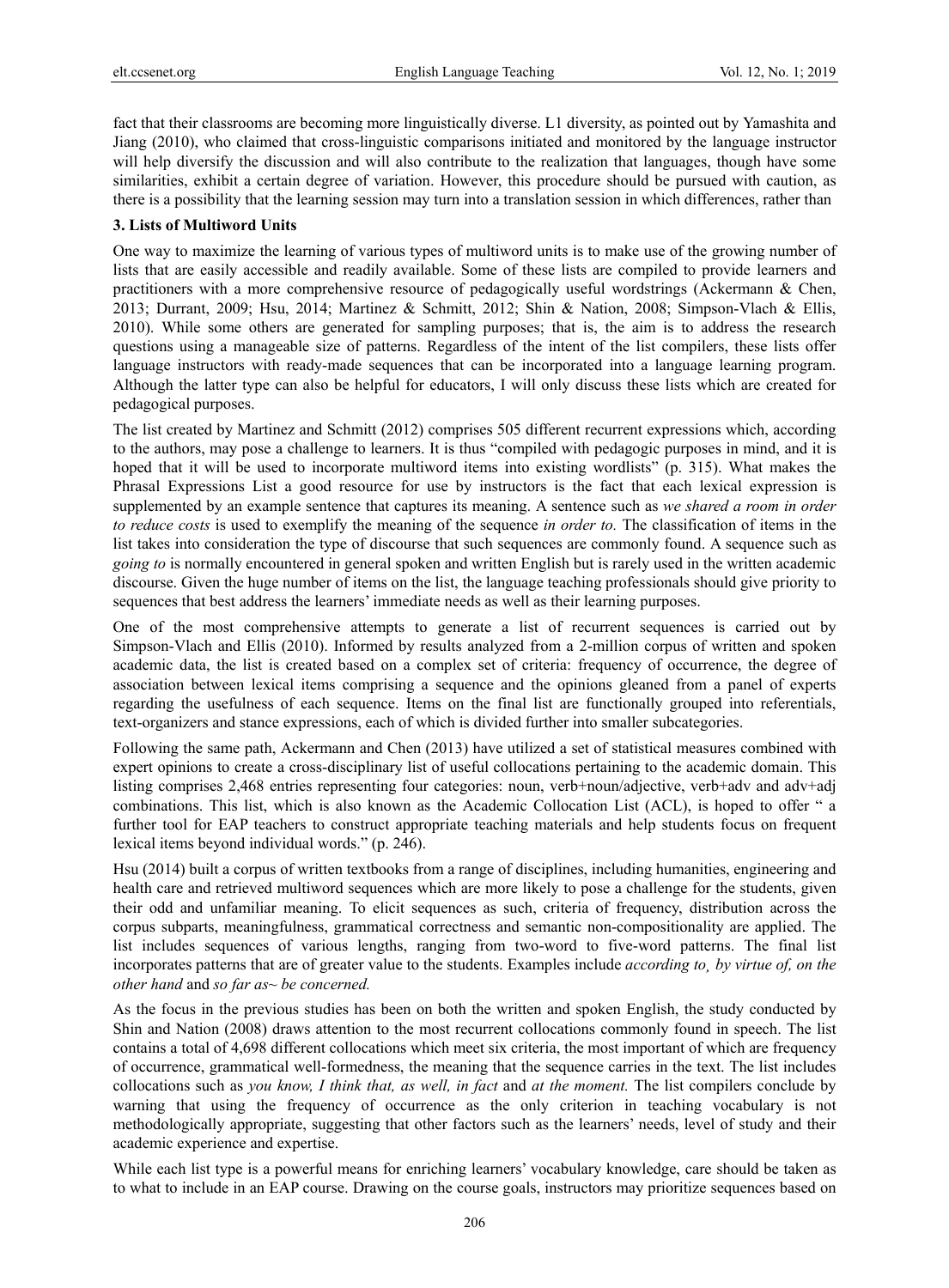the objectives of their individual courses, the needs of learners and the different characteristic inherently associated with multi-word expressions such as frequency, semantic opaqueness, and distribution among registers. Realizing these challenges, Martinez (2013) proposed a framework based on the frequency and semantic opaqueness of the target sequence. A sequence merits the utmost attention if it is both frequent and opaque. Infrequent/transparent sequences, on the extreme end of the spectrum, deserve the least attention from instructors. Frequent/transparent and opaque/frequent clusters occupy the second and third ranks of sequence, respectively.

The number of sequences in a given discourse is impossible to pin down, as is noted by Wray (2002) who asserts that "there is not simply a single stock of formulaic sequences which all speakers first learn, and then draw upon, but rather that the store is constantly changing, to meet the changing needs of the speaker" (p. 101). This implies that stockpiling sequences is not a good technique, given the ever-changing nature of recurrent bundles in a given discourse on the one hand and the shifting needs of learners on the other. In this case, it is the responsibility of the course instructors or pedagogical material authors to prioritize items that have the utmost pedagogical value for the students.

#### **4. Emerging Technologies and Multiword Units Instruction**

The term emerging technology is commonly used to refer to the set of computer-based applications that enable ordinary users to create, revise and disseminate content using online platforms. Computer technology has been used for a wide range of learning purposes and several researchers seem to concur that such technology can be successfully used to improve different language-related skills and subskills (for thorough review see Golonka, Bowles, Frank, Richardson, & Freynik, 2014). As the Internet becomes easily accessible in many places, language educators are more likely to harness its power in creating interactive content, asking for greater participation from the part of the students and making the learning process both rewarding and interesting. The Internet is still evolving, and several platforms are constantly emerging (social media is a recent phenomenon), a fact that makes it hard to draw a full picture of its contribution to language learning. Apart from the fact that countless number of studies on multiword expressions involve the use of electronic corpora, several other studies have examined the potential of the computer technology as a tool for the learning and teaching of multiword expressions (Chan & Liou, 2005; Grami & Alkazemi, 2016; Lin, 2014; Walker, 2011; Wu, Witten, & Franken, 2010). This latter feature is what concerns us in this section.

Wible (2008) argues that there are two reasons why incorporating the Internet in language teaching is pedagogically useful. First, the Internet serves as a massive repository of authentic materials. This could be implemented by individual teachers designing lessons and activities, or by an institution running a learning management system. So if a particular learner is not sure whether a set of adjacent words makes a recurrent cluster, he or she can search the web and obtain countless number of instances showing not only that the recurrent cluster is possible but also the way this string of words is used in distinct contexts. Second, the Internet is replete with content that is not created purely for learning purposes, but can be accommodated to fulfill a learning objective. Wible seems to suggest that this latter perspective is more congruent with the nature of formulaicity, as it is hard to pin down the number of recurrent clusters of potential use for learners. He then introduces *Collocator*, a software installed in the user's browser which, first, detects word strings in a webpage and, second, offers learners further input of the selected cluster by hyperlinking other instances where it occurs. Care should be taken with such programs, as they may provide learners with erroneous examples or ill-formed patterns since content there is sometimes created by individuals with less education.

Wu, Witten and Franken (2010) have built and subsequently tested a web-derived frequency-based corpus comprising 380-million five-word sequences. Language learners can search for different collocational patterns, including verb-nouns, noun-nouns, and adjective-nouns, to name but a few. Unlike many learner corpora, this one is credited for allowing learners to further enhance their exposure to collocations by offering them extra examples derived either from the Web or the British National Corpus (BNC).

Bilingual concordancers which can be accessed online may also be to enhance the learners' awareness of the combinatory features of some linguistic elements. Chan and Liou (2005) have created a Chinese-English software that helps Chinese learners improve their knowledge of verb-noun combinations in English. The group of the students who received training on this program showed significant gains at the end of the training session, as is reflected in their posttest results. Although these gains seem to decrease with time, as is reflected in the delayed posttest results, it is important to note that providing the students with a web-based content on how words are joined to form comprehensible strings would certainly raise their awareness of the combinatory features characterizing sequences in a language.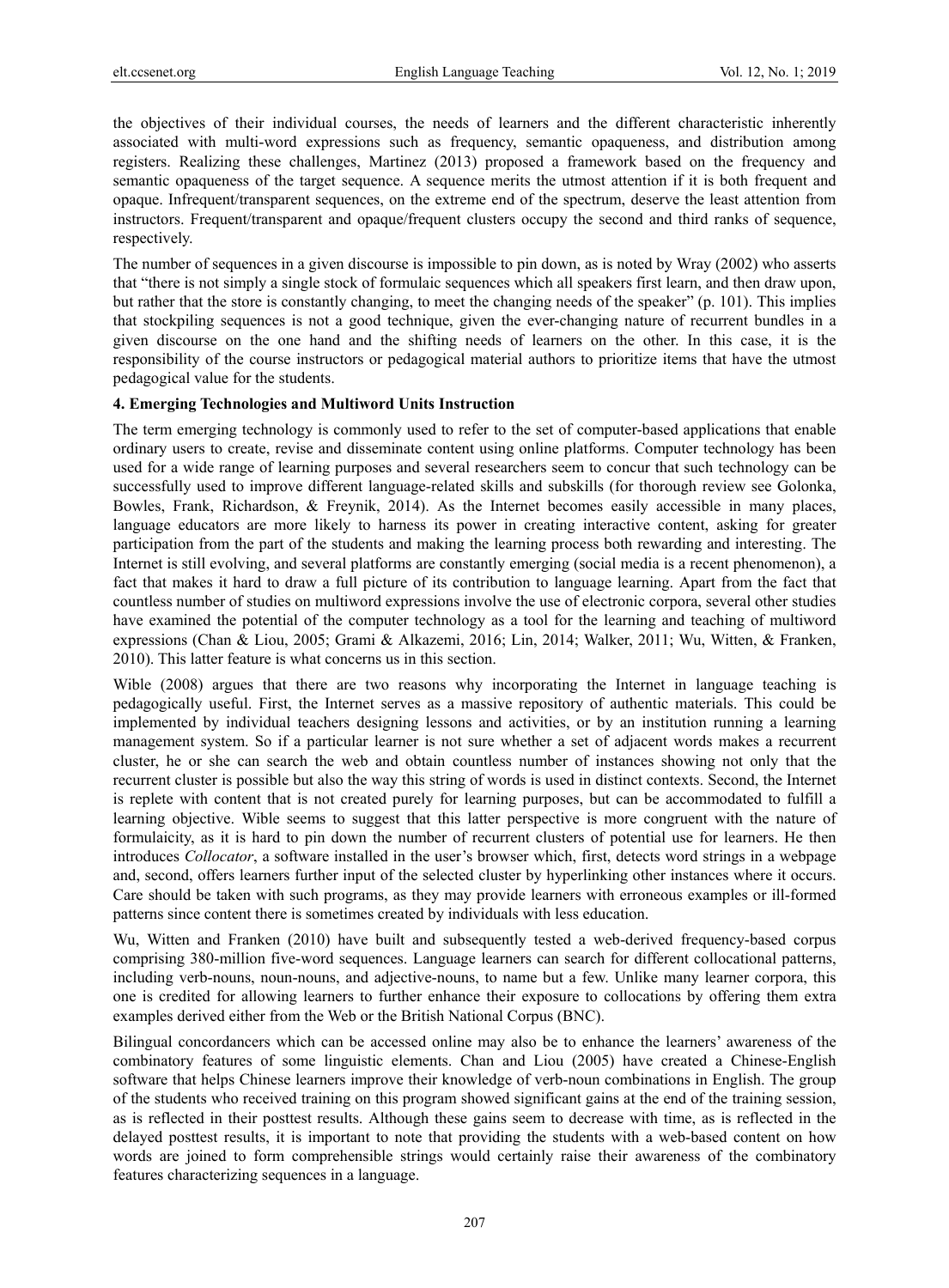The study by Lin (2014) has elicited the most recurrent sequences in the iTV corpus to determine their validity as useful patterns to learn by EFL learners. The same target sequences in the iTV corpus are found to recur frequently in the spoken part of the British National Corpus (BNC), a finding that led the researcher to maintain the pedagogical value of video materials streaming online in enhancing learners' knowledge of formulaic language. Videos which are more conducive to better learning come from three genres: religion, news and comedy.

Another potential use of electronic corpora involves checking whether certain lexical items tend to co-occur with specific words and expressions. The study by Walker (2011) is an attempt to raise business professionals' awareness of the way corpora can be used to show the co-occurrences of certain words. The expressions *run* and *in charge of,* for example, are associated with power, as is exemplified in statements such as *run the company*  and *in charge of the country.* Expressions such as *manage* and *responsible for,* in contrast, do not carry the sense of power as is the case in *run* and *in charge of* but are more likely to denote responsibility towards people.

The use of an online checker to help non-native writers use multiword sequences is the subject of a study conducted by Grami and Alkazemi (2016). Here, two groups of undergraduate students participated in an experiment where members of one group were trained on how to use an online checker for using words that normally co-occur, whereas members of the other group were not allowed to access that checker. The results maintain that the students using the software well outperformed those who did not, a result attesting to the usefulness of such program in enhancing the students' use of correct word combinations while writing. The online program can also provide instructors with information on the nature of errors that are committed by individual students. Such information can be used to determine the type of intervention that is more appropriate to address these errors and help make their writings error-free.

### **5. Form-Focused Instruction**

The retrieval of a wide range of bundles requires a structural analysis to uncover their underlying grammatical patterns. Biber, Johansson, Leech, Conrad, and Finegan (1999) developed a classification scheme that accounts for the structural correlates of multiword patterns in academic prose. Bundles are thus grouped into noun-based, verb-based and preposition-based. In most cases, Noun-based bundles are initiated by a noun and end with *of-phrase* (e.g., *the number of the)* or a post-modifier fragment (e.g., *the ways in which, the fact that the).*  multiword patterns headed by a preposition also vary noticeably, but the greatest number of these patterns begin with a preposition and end up with an embedded *of-phrase.* Verb-based lexical bundles include several subgroups such as the anticipatory *It-*clause (e.g., *it is possible to)*, passive constructions (e.g., *is based on the),*  adverbial clauses (e.g., *as we have seen).* Hyland's (2008b: 12) description of the structural patterns of multiword constructions is based on that of Biber and colleagues, thus classifying recurrent patterns into nominal, prepositional and verbal patterns. The majority of noun-based patterns incorporate *of-construction* (e.g., *the presence of the, a function of the)*, while most verbal patterns involve the passive bundles followed by a prepositional phrase (*e.g, are shown in figure, is based on the*)*.* Patterns headed by a preposition are also common, including sequences such as *at the end of* and *in this case the* . The structural framework developed by Biber, Conrad, and Cortes (2004) is slightly different, dividing lexical patterns into three major categories, each of which is further divided into smaller subgroups. In the first category, verb phrase fragments, recurrent multiword constructions comprise of  $1<sup>st</sup>/2<sup>nd</sup>$  person pronoun followed by verb phrase fragment (e.g., you don't have to), connector+  $3<sup>rd</sup>$  person pronoun+ VP fragment (e.g. it's going to be), discourse marker +VP fragment ( e.g., I mean you know), verb phrase with passive and non-passive verbs (e.g., is going to be, is based on the) and Wh-, yes/no questions (e.g., are you going to, what do you think). The second category consists of patterns incorporating depended clause patterns such as *If-clause* fragments (e, g., if you want to, verb/adjective) + to-clause fragment (e.g. to be able to), that-clause fragments (e.g., that there is a ). As for the noun/prepositional phrase fragments, the third category, recurrent patterns take several structural forms, including noun phrases followed by an *–of* phrase construction (e.g., the end of the), noun phrase with post-modifiers (e.g. a little bit about) and preposition-based word strings (e.g., at the end of).

#### **6. Function-Focused Instruction**

A core challenge facing second language educators and materials writers is the identification of the underlying functions served by a set of recurrent multiword sequences. Although the literature is replete with several function-based classification schemes, there is still a need to situate functions in the contexts in which bundles occur. Corpus tools offer a powerful means by which recurrent bundles can be identified and examined. Cortes (2004) sheds doubts on the claim that functions associated with certain lexical bundles would be accidentally noticed by learners and calls for an explicit, function-based approach that makes the students aware of the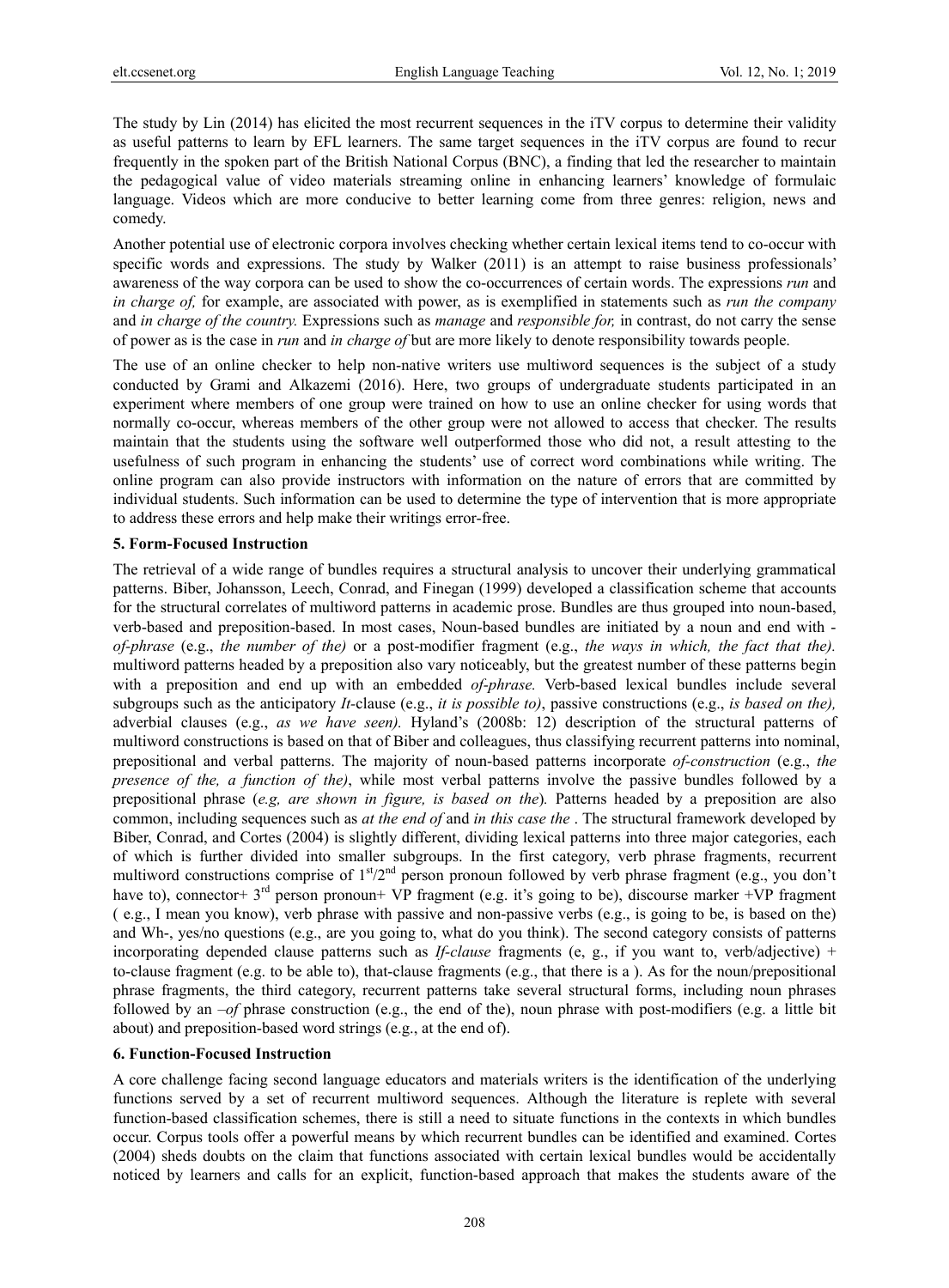functional patterns associated with multiword units. This is why some learners tend to employ an avoidance strategy; that is, lexical bundles whose functions are not known are deliberately skipped in favor of those with familiar meanings. This gives rise to the student's writings being replete with odd (Schmitt, 2004) and redundant (Cortes, 2004) sequences.

An earlier attempt to suggest a functional classification of bundles was carried out by Biber et al. (2004) who classified patterns into three major categories: referentials, discourse markers and stance expressions. While referentials are used to "make direct reference to physical or abstract entities, or to the textual context itself, either to identify the entity or to single out some particular attribute of the entity as especially important", discourse markers "reflect the relationships between prior and coming discourse". Stance markers, the third category, are utilized to "express attitudes or assessments of certainty that frame some other propositions" (Biber et al., 2004, p. 384). Each of these functional categories is further divided into several subgroups. Referentials, for example, can allude to imprecision (e.g., and things like that), identification (e.g., that's one of the) and the specification of attributes (e.g., there's a lot of). Stance expressions are divided into personal epistemic stance (e.g., I don't know if), impersonal epistemic stance (e.g., the fact that the) or attitudinal stance (e.g., I don't want to). Multiword sequences serving a discourse-organizing function are functionally used to introduce a topic (e.g., If you look at) or to elaborate on a topic (e.g., on the other hand). In much the same vein, Hyland (2008) proposed a similar framework, dividing bundles into research-oriented, text-oriented and participant-oriented, each of which further branches out into smaller sub-categories. Recurrent sequences fulfilling a research-oriented function are functionally used to "help writers to structure their activities and experiences in the real world" whereas those sequences serving a text-oriented function are "concerned with the organization of the text and its meaning as a message of argument "(Hyland, 2008b, p. 13). Participant-oriented expressions are "focused on the writer or reader of the text" (Hyland, 2008b, p. 14). Within research-oriented group, sequences can help indicate time (e.g., at the same time) or place (e.g., in the present study). Some other sequences are used to allude to a specific procedure (e.g., the role of the) or description (e.g., the structure of the).

Since the development of these two functional schemes, a wealth of different studies have investigated the functions of multiword patterns in different contexts.

Ädel and Erman (2012) have examined four-word sequences in the Stockholm University Student English Corpus, totaling one million words of essays written by multi-level Swedish students and British students. They then classified the sequences functionally in order to compare the use of sequences among the two groups of students. The overall comparison does not reveal much difference as referential bundles are evidently more commonly used in 47% of natives' writings and 45 of nonnatives' writings. Stance bundles are the second most commonly used bundles

Durrant (2017) studied the distribution of lexical bundles across different disciplines and found that they can be grouped into research-oriented, text-oriented and stance. Research-oriented bundles fall into sub-groups: location (e.g., on the surface of), procedure (e.g., be used in the), quantification (e.g., a large number of), description (e.g., the presence of a) and intangible framing attributes (e.g., the idea of a). Text-oriented bundles show the relationships between different parts of the text. These bundles are also divided into four sub-categories: transition signals (e.g., an example of the), resultative markers (e.g., this means that the), structuring devices (e.g., is shown in figure) and framing signals (e.g., with respect to the). The third major functional category involves stance markers which can be further grouped into centrality (e.g., at the heart of), epistemic (e.g., it could be argued) and modality (e.g., it is impossible to).

These functions are by no means exhaustive, as research into recurrent word combinations is increasingly unveiling new patterns performing distinct functions. While some patterns are intended to serve specific functions irrespective of the topic or discipline (e.g., *on the other hand, the basis of the)*, some other patterns are typical of the disciplines under examination (e.g. *turn of the century, the court of appeal)*.

# **7. Attention-Drawing Tasks**

Several researchers have pointed out to the importance of deliberately drawing learners' attention to recurrent multiword sequences(AlHassan & Wood, 2015; Boers, Eyckmans, Kappel, Stengers, & Demecheleer, 2006; Cortes, 2004; Fordyce, 2014; Lewis, 2000; Nekrasova, 2009; Sonbul & Schmitt, 2013) (AlHassan & Wood, 2015; Cortes, 2004; Nekrasova, 2009). Creating cross-linguistic comparisons to foster learning can also take place, provided that learners come from different linguistic backgrounds. There are several attention-drawing techniques that can be weighted by instructors. Sonbul and Schmitt (2013)investigated the effect of three different teaching approaches on the learning of two-word collocations by native English speakers and nonnatives representing diverse linguistic backgrounds. In one task, participants were presented with the target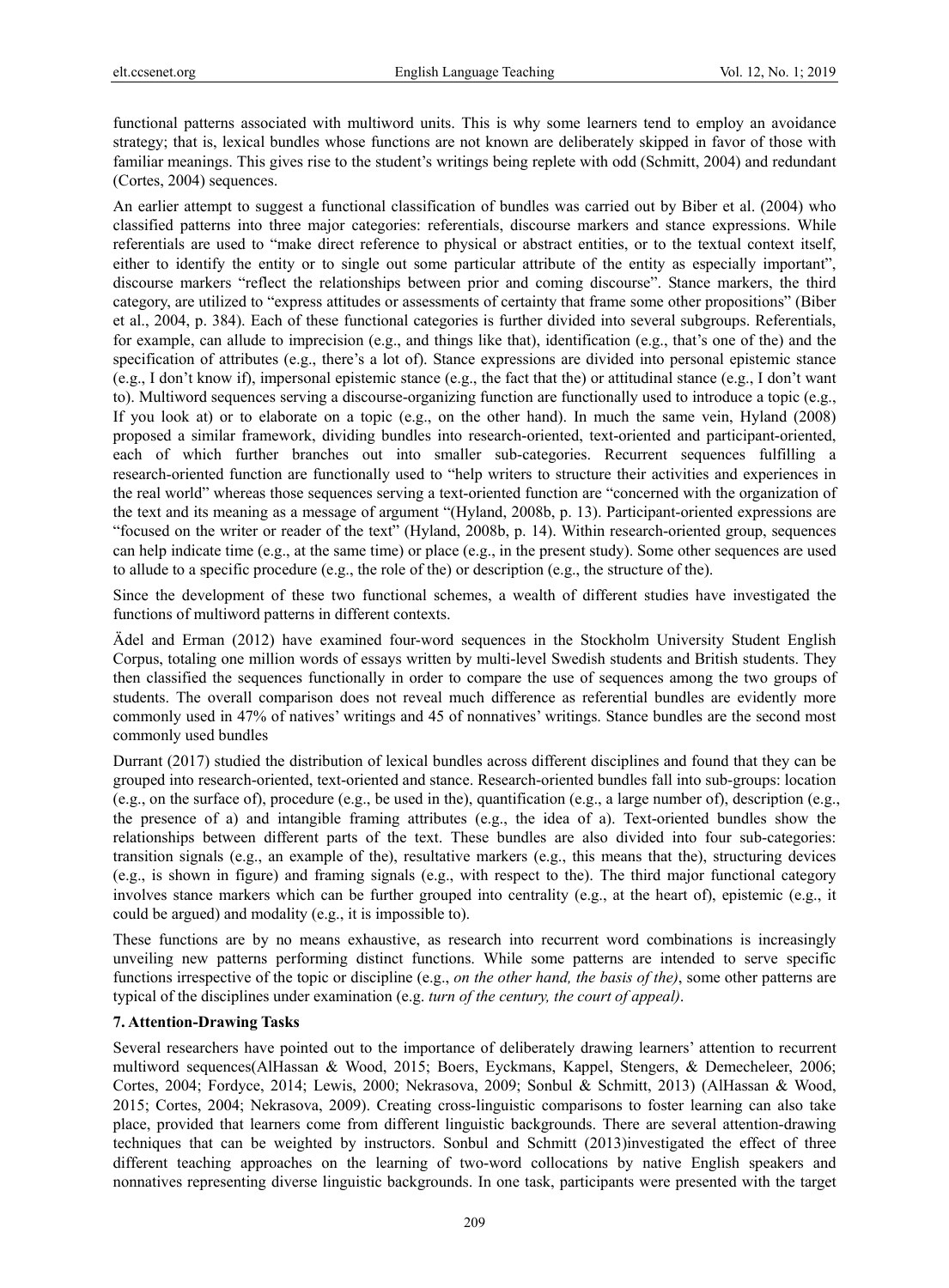collocations embedded into a text, but were given a distinct color so as ease noticing by learners. Two test measuring the ability to recognize and recall such collocations from exposure were administered and the results pointed out to the positive effects of this technique on both two levels of collocational knowledge. Helping learners take notice of the embedded stance bundles was the subject of a study conducted by Fordyce (2014). Here, two groups of Japanese learners of English took part in the study that aims at comparing the results gleaned from two instructional models: explicit and implicit. In the explicit model, learners' attention was deliberately drawn to stance bundles by means of highlighting, underlining and bolding. This attention-drawing technique was followed by a number of carefully designed activities: guided listening, bundle-focused assignments, explanation of the general uses of the target bundles and teacher-initiated classroom-based discussion of the form-function characteristics of stance bundles. While this is the case for the explicit instruction group, the attention of the implicit group was thus driven to the overall meaning of the texts and approaches needed to analyze it. All of the follow-up activities are intended to help learners comprehend the texts, discuss their content and respond to general questions on accuracy and organizational patterning. Results from post- and delayed-tests indicate that drawing learners attention into the target stance bundles by means of highlighting, bolding and underlining is more conducive to immediate and long-term learning than merely seeing them in the context.

Another possible approach to draw the learners' attention to a set of strings embedded in a text is to guide them through a process where they first recognize the node word and then identify any neighboring items that, together, would form a collocational pair. Lewis (2000) recommends that, in the case of verb-noun collocations, learners are first instructed to underline all given nouns in a text and then move to determine co-occurring verbs. Similarly, Coxhead (2008) proposes a three-stage process that, ultimately, enhances the learning of lexical bundles. In the first stage, which she calls "noticing", learners are asked to read authentic texts where key bundles are made clear by means of highlighting. Then, in the retrieval stage, the same learners are instructed to recall the text they have just read, making use of cards to jot down keywords and phrases. These cards, together with any written materials, are passed from one student to the other so that struggling students can catch up with high-proficient ones. While "noticing" and "retrieval" stages are key to help learners deepen their receptive knowledge of the target lexical strings, "generation" is aptly necessary for turning receptive knowledge into productive one, by means of providing learners with opportunities for trying out newly learned strings in novel ways.

AlHassan and Wood (2015) trained twelve L2 students on how to use formulaic sequences to produce a coherent text. The training sessions have two phases: a presentation phase where sequences are given as discrete items, and an activity phase, where participants engage in tasks such as filling in, matching, and completion. Ultimately, participants are prompted to produce a novice text that utilizes the set of sequences. By comparing the results across the pretest, posttest and delayed posttest, results show that L2 learners have made some important gains and that these gains tend to become part of their mental lexicon, as is clearly evident from the delayed test. By comparing the two paragraphs, which are produced by the same student, it is obvious that the student has utilized a number of key lexical devices in two places of the text: introduction and conclusion. (AlHassan & Wood, 2015: 59).

It show how are some materials throw around one year .... In fact, when the price became higher that's give pad effect. For example. The poor people will be increased, and many people will do criminal thing like theft.

• The line paragraph presents the rise and fall in the general price of commodity between May 2010 and April 2011…. In conclusion, it can be seen that the commodity prices have generally increased which leads to a decline in the purchasing power of the [sic] concumers.

Boers et al. (2006) focusing on fluency, found that drawing learners' attention to useful formulaic sequences is a pedagogically useful technique for helping L2 learners become more fluent and their speech more hapitual. Similarly focusing on fluency, Wood (2010) made the case for considering sequences as target vocabulary, suggesting some strategies that can be incorporated in the teaching of recurrent sequences (p. 196):

- Watch for the use of formulaic sequences in daily life encounters.
- Make a list or notebook of formulaic sequences heard.
- Listen to the media and note how recurring formulaic sequences are used.
- Interpret functions and meaning of sequences from the context or from analyzing their component parts.
- Explore the cultural metaphors underlying sequences.
- Use mnemonics to aid in the storage of sequences.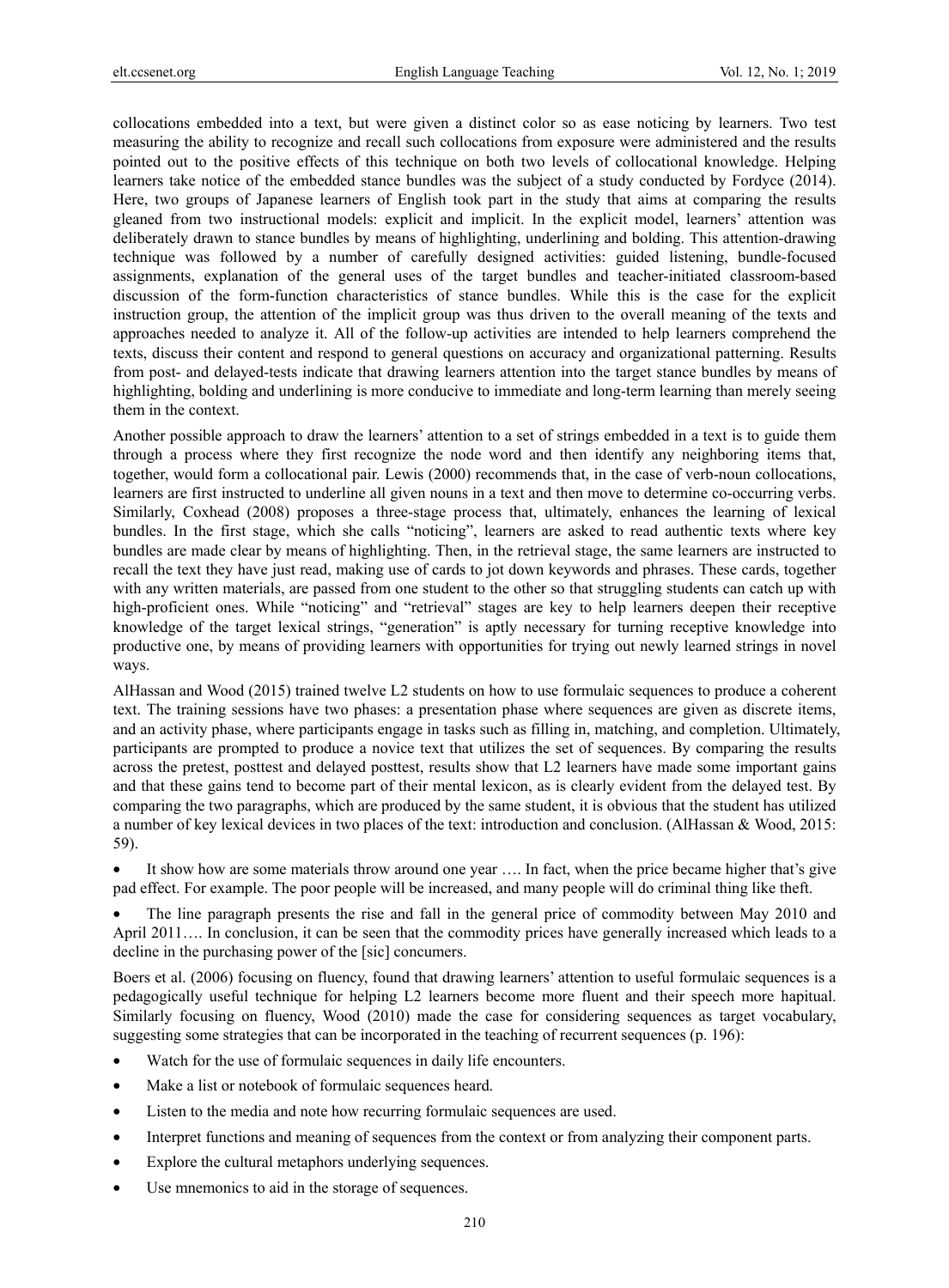A final way of heightening the learners' awareness of sequences is through extensive exposure. Peters (2012) reported substantial gains after a series of non-communicative, vocabulary-focused activities in which lexical items and collocations were recycled five times and that these gains tend to last for a considerably long time, as is evidently clear from the delayed posttest. Durrant and Schmitt (2010) examined the production and processing of adjective-noun collocations and found considerable gains when the target sequence is recycled twice.

#### **8. Conclusion**

The overall picture emerging from the previous discussion is that although multiword sequences pose a challenge for learners, particularly for those whom English is a second or foreign language, still researchers have suggested a wide range of empirically grounded and pedagogically compelling approaches conducive to better learning of these sequences. Language instructors will find these approaches useful for helping their learners become aware of the range of recurrent multiword patterns available to them while writing a term paper, taking an entry exam or producing a thesis. Materials designers and textbooks authors can draw on the readily available lists of multiword constructions that have been compiled by various researchers. Moreover, classroom instructors may find the attention-drawing techniques discussed in this article of greater value for fostering the learning of such patterns in a pedagogically useful manner.

## **References**

- Ackermann, K., & Chen, Y. H. (2013). Developing the Academic Collocation List (ACL) A corpus-driven and expert-judged approach. *Journal of English for Academic Purposes, 12*(4), 235-247. https://doi.org/10.101 6/j.jeap.2013.08.002
- Ädel, A., & Erman, B. (2012). Recurrent word combinations in academic writing by native and non-native speakers of English: A lexical bundles approach. *English for Specific Purposes, 31*(2), 81-92. https://doi.org/10.1016/j.esp.2011.08.004
- AlHassan, L., & Wood, D. (2015). The effectiveness of focused instruction of formulaic sequences in augmenting L2 learners' academic writing skills: A quantitative research study. *Journal of English for Academic Purposes, 17*, 51-62. https://doi.org/10.1016/j.jeap.2015.02.001
- Bardovi-Harlig, K. (2012). Formulas, Routines, and Conventional Expressions in Pragmatics Research. *Annual Review of Applied Linguistics, 32*, 206-227. https://doi.org/10.1017/S0267190512000086
- Biber, D., & Barbieri, F. (2007). Lexical bundles in university spoken and written registers. *English for Specific Purposes, 26*(3), 263-286. https://doi.org/10.1016/j.esp.2006.08.003
- Biber, D., Conrad, S., & Cortes, V. (2004). If you look at ...: Lexical bundles in university teaching and textbooks. *Applied Linguistics, 25*, 371-405. https://doi.org/10.1093/applin/25.3.371
- Biber, Johansson, Leech, Conrad, & Finegan. (1999). *Longman grammar of spoken and written English*. Harlow, UK: Pearson.
- Boers, F., Eyckmans, J., Kappel, J., Stengers, H., & Demecheleer, M. (2006). Formulaic sequences and perceived oral proficiency: putting a Lexical Approach to the test. *Language Teaching Research, 10*(3), 245-261. https://doi.org/10.1191/1362168806lr195oa
- Brown, D. (2014). Knowledge of collocations. In J. Milton, & F. Tess (Eds.), *Dimensions of vocabulary knowledge* (pp. 123-139). Basingstoke, Hampshire: Palgrave Macmillan. https://doi.org/10.1007/978-1-1 37-36831-7\_9
- Chan, T., & Liou, H.-C. (2005). Effects of Web-based Concordancing Instruction on EFL Students' Learning of Verb – Noun Collocations. *Computer Assisted Language Learning, 18*(3), 231-251. https://doi.org/10.10 80/09588220500185769
- Cortes, V. (2004). Lexical bundles in published and student disciplinary writing: Examples from history and biology. *English for Specific Purposes, 23*(4), 397-423. https://doi.org/10.1016/j.esp.2003.12.001
- Cortes, V. (2006). Teaching lexical bundles in the disciplines: An example from a writing intensive history class. *Linguistics and Education, 17*(4), 391-406. https://doi.org/10.1016/j.linged.2007.02.001
- Coxhead, A. (2008). Phraseology and English for academic purposes: Challenges and opportunities. In *Phraseology in Foreign Language Learning and Teaching* (pp. 149-161). Amsterdam: John Benjamins Publishing Company. https://doi.org/10.1075/z.138.12cox
- Durrant, P. (2009). Investigating the viability of a collocation list for students of English for academic purposes. *English for Specific Purposes*, *28*(3), 157-169. https://doi.org/10.1016/j.esp.2009.02.002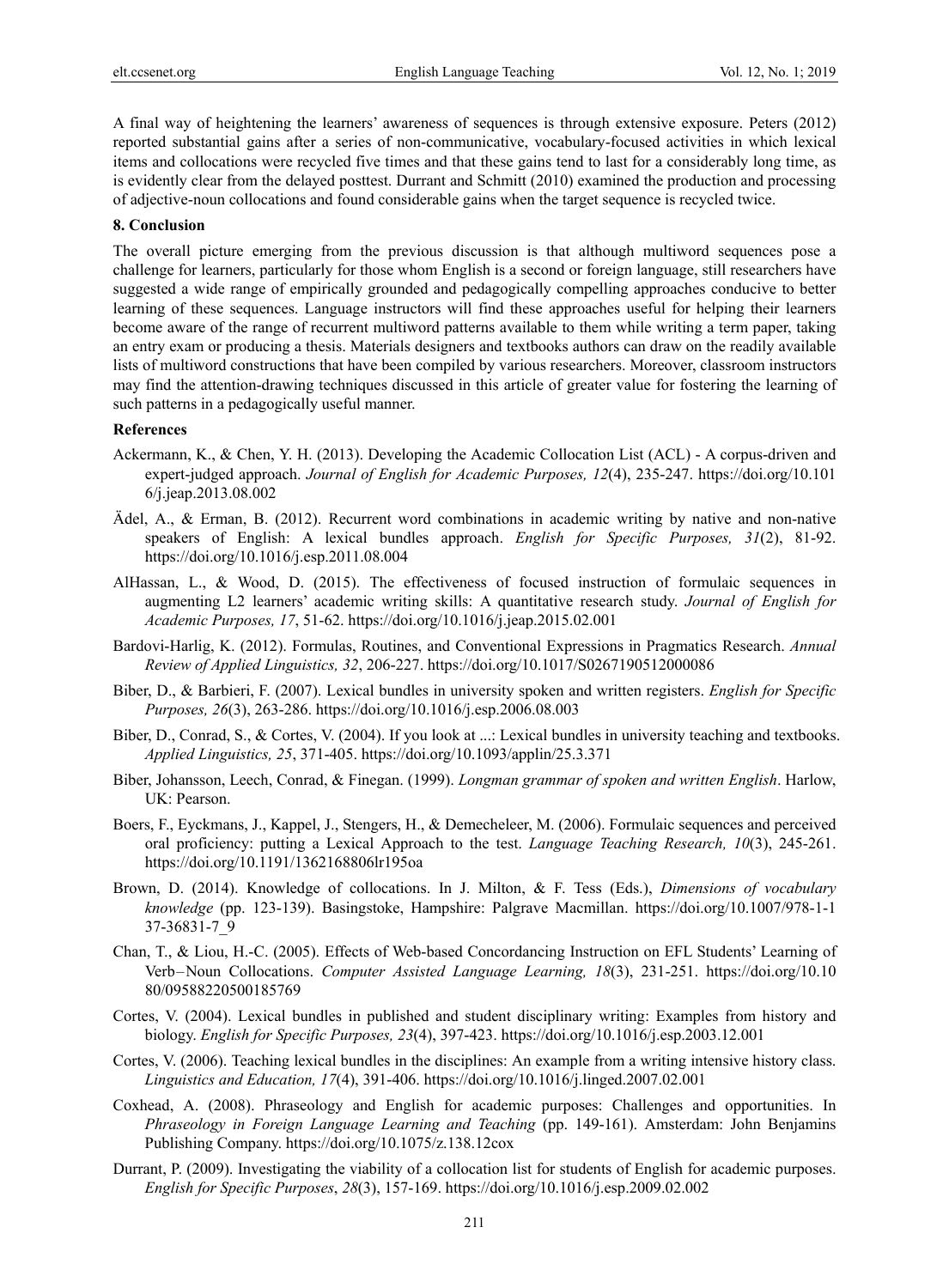- Durrant, P. (2017). Lexical Bundles and Disciplinary Variation in University Students' Writing: Mapping the Territories. *Applied Linguistics, 38*(2), 165-193. https://doi.org/10.1093/applin/amv011
- Durrant, P., & Schmitt, N. (2010). Adult learners' retention of collocations from exposure. *Second Language Research, 26*(2), 163-188. https://doi.org/10.1177/0267658309349431
- Ellis, N. C., Simpson-Vlach, R., & Maynard, C. (2008). Formulaic Language in Native and Second Language Speakers: Psycholinguistics, Corpus Linguistics, and TESOL. *TESOL Quarterly, 42*(3), 375-396. https://doi.org/10.1002/j.1545-7249.2008.tb00137.x
- Flowerdew, L. (2015). Using corpus-based research and online academic corpora to inform writing of the discussion section of a thesis. *Journal of English for Academic Purposes, 20*, 58-68. https://doi.org/10.1 016/j.jeap.2015.06.001
- Fordyce, K. (2014). The differential effects of explicit and implicit instruction on EFL learners' Use of Epistemic Stance. *Applied Linguistics, 35*(1), 6-28. https://doi.org/10.1093/applin/ams076
- Golonka, E. M., Bowles, A. R., Frank, V. M., Richardson, D. L., & Freynik, S. (2014). Technologies for foreign language learning: A review of technology types and their effectiveness. *Computer Assisted Language Learning, 27*(1), 70-105. https://doi.org/10.1080/09588221.2012.700315
- Grami, G. M. A., & Alkazemi, B. Y. (2016). Improving ESL writing using an online formulaic sequence word-combination checker. *Journal of Computer Assisted Learning, 32*(2), 95-104.
- Hsu, W. (2014). The most frequent opaque formulaic sequences in English-medium college textbooks. *System*, *47*, 146-161. https://doi.org/10.1016/j.system.2014.10.001
- Hyland, K. (2008). As can be seen: Lexical bundles and disciplinary variation. *English for Specific Purposes, 27*(1), 4-21. https://doi.org/10.1016/j.esp.2007.06.001
- Laufer, B. (2011). The Contribution of Dictionary Use to the Production and Retention of Collocations in a Second Language. *International Journal of Lexicography, 24*(1), 29-49. https://doi.org/10.1093/ijl/ecq039
- Lewis, M. (2000). Materials and resources for teaching collocation. In M. Lewis (Ed.), *Teaching collocations: Further developments in the lexical approach* (pp. 186-204). Bostin, MI: Heinle.
- Lin, P. M. S. (2014). Investigating the validity of internet television as a resource for acquiring L2 formulaic sequences. *System, 42*, 164-176. https://doi.org/10.1016/j.system.2013.11.010
- Liu, D. (2012). The most frequently-used multi-word constructions in academic written English: A multi-corpus study. *English for Specific Purposes, 31*(1), 25-35. https://doi.org/10.1016/j.esp.2011.07.002
- Martinez, R. (2013). A framework for the inclusion of multi-word expressions in ELT. *ELT Journal, 67*(2), 184-198. https://doi.org/10.1093/elt/ccs100
- Martinez, R., & Schmitt, N. (2012). A phrasal expressions list. *Applied Linguistics, 33*(3), 299-320. https://doi.org/10.1093/applin/ams010
- Meunier, F. (2012). Formulaic Language and Language Teaching. *Annual Review of Applied Linguistics, 32*, 111-129. https://doi.org/10.1017/S0267190512000128
- Milbury, K., Spelman, A., Wood, C., Matin, S. F., Tannir, N., Jonasch, E., … Cohen, L. (2014). Randomized controlled trial of expressive writing for patients with renal cell carcinoma. *Journal of Clinical Oncology*, *32*(7), 663-670. https://doi.org/10.1200/JCO.2013.50.3532
- Nattinger, J., & DeCarrico, J. (1992). *Lexical phrases and language teaching*. Oxford: Oxford University Press.
- Nekrasova, T. M. (2009). English L1 and L2 speakers' knowledge of lexical bundles. *Language Learning, 59*(3), 647-686. https://doi.org/10.1111/j.1467-9922.2009.00520.x
- Nesselhauf, N. (2003). The Use of Collocations by Advanced Learners of English and Some Implications for Teaching. *Applied Linguistics*, *24*(2), 223-242. https://doi.org/10.1093/applin/24.2.223
- Nesselhauf, N. (2005). *Collocations in a learner corpus*. Amsterdam: John Benjamins.
- Paquot, M. (2008). Exemplification in learner writing: A cross-linguistic perspective. In F. Meunier, & S. Granger (Eds.), *Phraseology in foreign language learning and teaching* (pp. 101-119). Amsterdam: John Benjamins. https://doi.org/10.1075/scl.14
- Paquot, M. (2013). Lexical bundles and L1 transfer effects. *International Journal of Corpus Linguistics, 18*(3), 391-417. https://doi.org/10.1075/ijcl.18.3.06paq